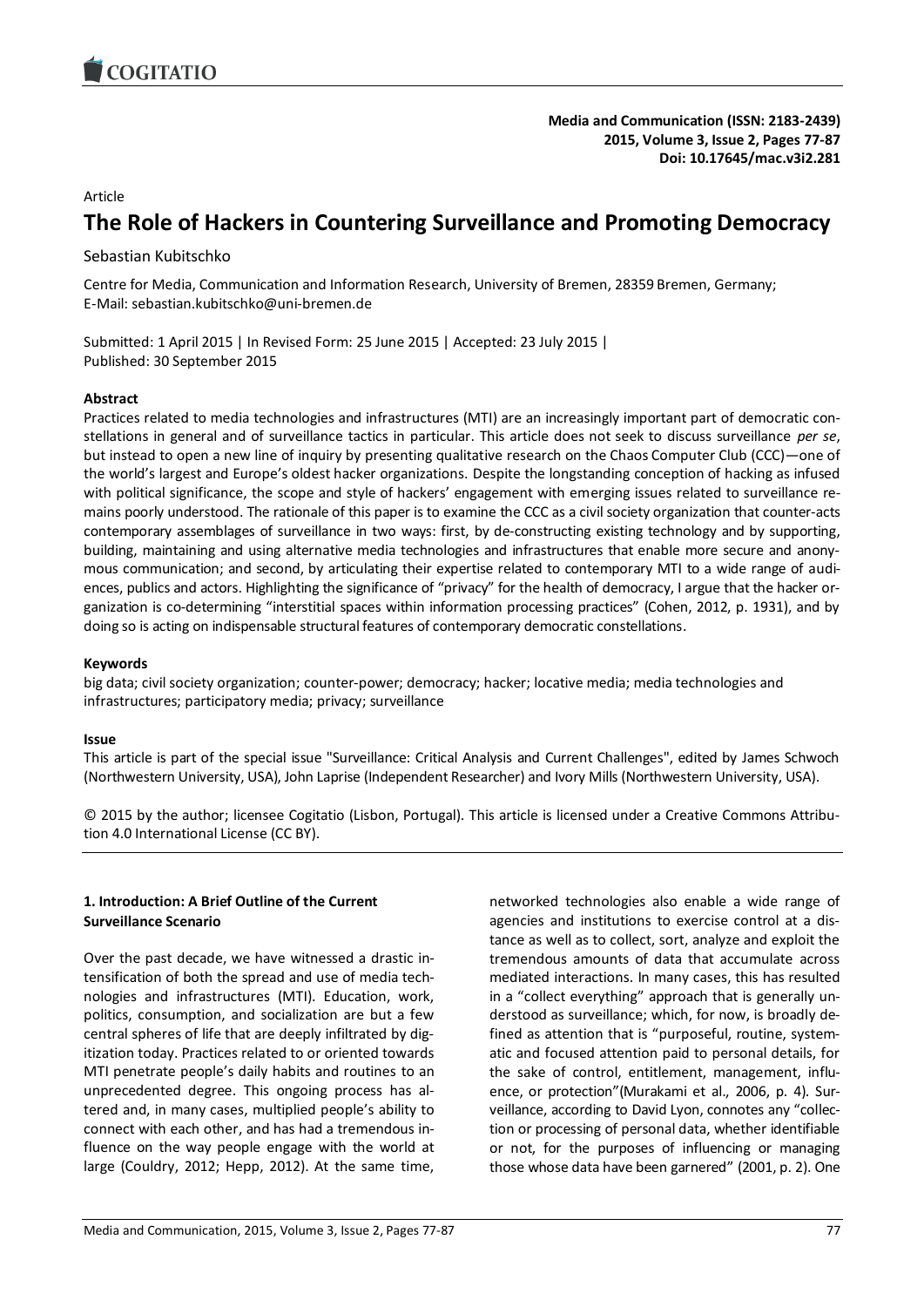could look at the past decades and list both the beneficial and the problematic effects of technology. Yet, the story I want to tell in this article is somewhat more complicated and tries to avoid making overly sharp fractionations. Steering a middle ground in the current discussion on surveillance is by no means an easy task to perform as the debate is (over)loaded with accusations, idealizations, and a generous portion of ideology. This is particularly the case since Edward Snowden's revelations have expanded the notion of surveillance beyond a rather small expert discourse, and have instead catapulted the issue into the mainstream by increasing the level of media, public and political debate.

An accessible way to begin this analysis is to think about the spaces and places we experience surveillance first hand. Here, one might diagnose surveillance as a phenomenon that is most pressing in urban environments, as it is in the city and its surroundings where the highest number of surveillance forms and modes come together—video surveillance, license plate scanners, airports screenings, surveillance satellites and drones, as well as a number of other remote sensing and processing devices. Due to the invention and use of complex technical systems, it is no longer impossible to track and assess the simultaneous movements of tens of thousands of people through a major city. In fact, as scholars have argued convincingly, the everincreasing surveillance in publicly accessible spaces, such as shopping malls, city streets and places for public transport, changes the ways in which power is exercised in urban space (Koskela, 2000). As a consequence, surveillance contributes to the production of the urban. The city is without a doubt a telling example that demonstrates that the intensification of digitalization often goes along with the amplification of surveillance (see Graham, 2004). Yet, as the above reference to contemporary MTI indicates, the "track record" of surveillance goes far beyond spatial and physical boundaries like urban environments. This, to acknowledge the history of the debate, is not necessarily a new observation as such. In his book on the impact of electronic data processing on personal privacy in the late 1960s, Jeremy Rosenberg stated that, "With the advance of technology, centralized data accumulation becomes easier, the reward for intrusion is increased, and control shifts to still fewer people" (Rosenberg, 1969, p. 1). Yet, times have changed drastically. In particular, the convergence and pervasiveness of MTI that have been developed and disseminated over the past two decades, enable surveillance attention to be continuous, widely distributed, and persistent. Considering today's vast (largely automated) computer power and the quasiomnipresence of digital devices, the surveillance apparatuses that are currently in place, as well as those that are emerging and spreading, are historically distinctive.

In the following section, I will explicate what exactly makes our times distinctive by highlighting the delicate

relationship between surveillance, privacy and the health of contemporary democratic constellations. I argue that hacker organizations like the Chaos Computer Club are one among a range of actors that counter-act contemporary assemblages of surveillance and by doing so act on indispensable structural features of democratic constellations. To develop this argument, the article is divided into three sections. In the first, I discuss three elements—popular online platforms, locative media and big data—that I consider determinative for contemporary surveillance contexts, and then analyze the increasingly symbiotic relationship between government agencies and corporations when it comes to surveillance tactics and practices. In the second section, I focus on the notion of privacy and why it matters for democracy at large. Finally, I use these concepts to examine a qualitative case study of the Chaos Computer Club.

# **2. Online Platforms, Locative Media and Big Data**

Let me start by illuminating three elements that have intensified since the early 2000s and that have lastingly influenced both the way people experience surveillance as well as the way it is practiced. First, *popular online platforms*. The past years have seen an unprecedented triumphal march of a range of platforms that are often referred to as "social media" (see van Dijck, 2013). Considering the ambivalent evolution of the term—coming out of a business background—and the possible interpretation that all other media might be non- or even anti-social, I consider it more appropriate to use the term popular online platforms (see Gillespie, 2010) instead of social media. The main purpose of these platforms is to enable and simplify networking practices via mediated communication. To accomplish their goal, they heavily rely on personal data shared by the user. In accordance with this procedure scholars consider online "social networking" as a set of practices that are inherently based on self-surveillance (Fuchs et al., 2012). In addition, corporations make explicit use of online platforms to monitor and discuss strategies for responding to activists' initiatives (Uldam, 2014). In fact, popular online platforms have become part of people's daily routines to such an extent that they have become an imminent component of and an ideal environment for surveillance. This is not least the case because a small number of centralized communication platforms are much easier to browse, analyze and gain access to than decentralized infrastructures.

Second*, locative media*. With the transformation of mobile media from a communication tool into a multimodal device accompanied by global positioning systems enabling users to share information about one's whereabouts, locative media play a critical role in emerging modes of surveillance (Hjorth, 2013). Geotagging, location search and detection services amplified by portable and wearable devices like smartphones, tablet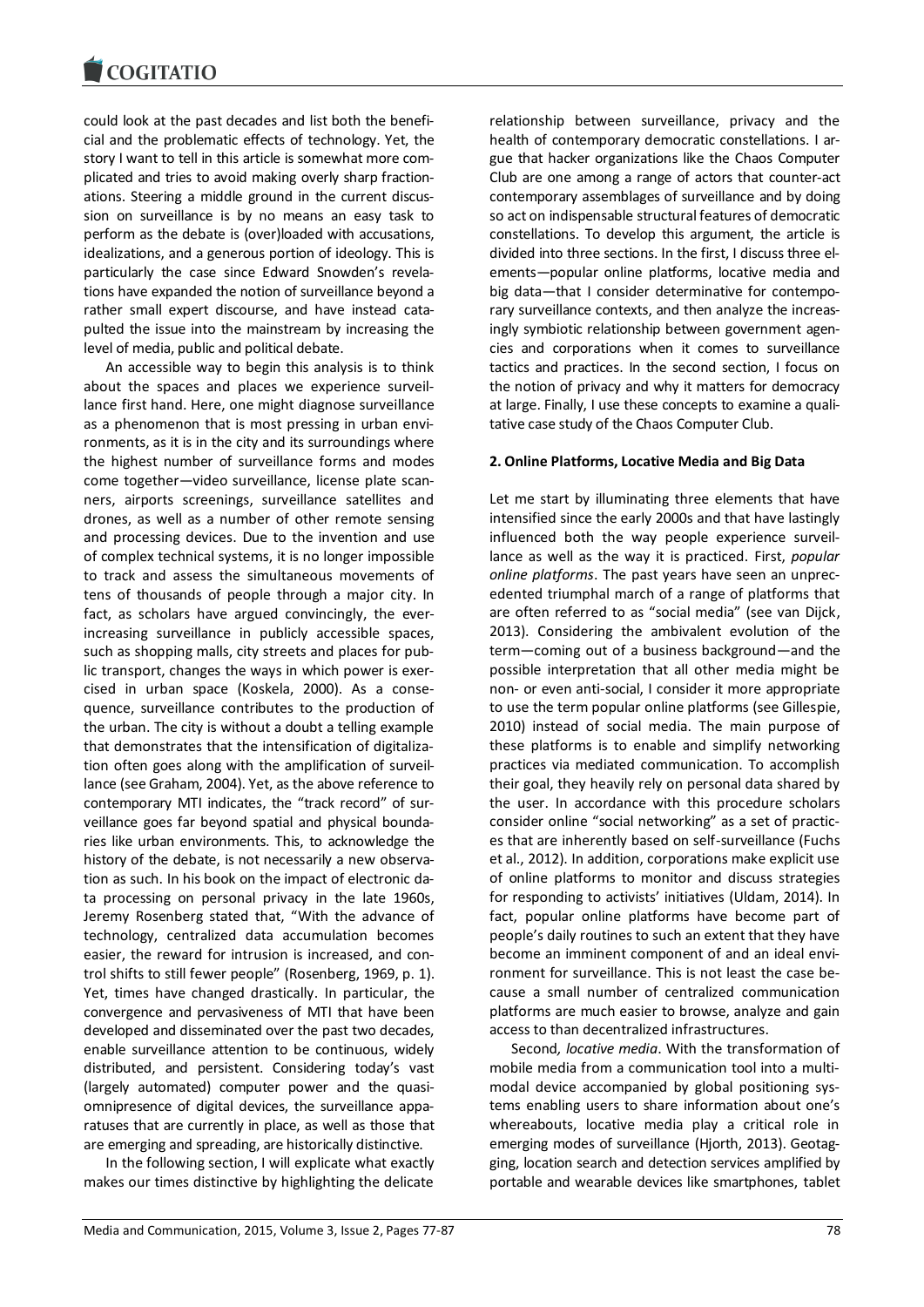computers and smartwatches create new forms of copresence that disrupt old binaries between online and offline (Schwartz & Halegoua, 2014). The potential to create new levels of surveillance is further enhanced by the fact that locative media intersect with online platforms in many ways because a growing number of services harvest their users' location information. Taking into account that it is exactly the way people use devices, platforms and services that create unprecedentedly large data bodies, scholars have argued that surveillance to a large extent has become participatory (Albrechtslund, 2008). One can sharpen this line of thought by pointing out that the rhetoric of the participatory turn actively exempts surveillance from legal and social control, resulting in a model of surveillance that is light, politically nimble, relatively impervious to regulatory constraint and even casts surveillance in an unambiguously progressive light (Cohen, 2015/forthcoming). Ironically, then, so-called participatory media are intimately connected with surveillance.

Third*, "big data"*. Big data—a notion that not only describes the sheer amount of data but also denotes automated, software-based data gathering, management and analytic capabilities—is best considered the missing piece to the puzzle called surveillance. After all, that is what surveillance is all about: solving a puzzle by bringing the fitting pieces consisting of data material together. Contemporary MTI allow for massive, latent data collection and sophisticated computational modeling (Tufekci, 2014). As Andrejevic and Gates write about the correlations of big data and surveillance: "Even if the underlying goal of capturing information for the pursuit of some form of advantage, leverage, or control remains constant, conventional understandings of the operation of surveillance and its social consequences are being reconfigured by the 'big data' paradigm" (Andrejevic & Gates, 2014, p. 185). Due to the need to interrogate vast quantities of data in very short times, surveillance tactics and strategies today necessarily rely on automated data collection, data analysis, and database management to correlate personal behavior, carve out relevant patterns and to extract metadata. Accordingly, big data is not only reliant on algorithms but also expands their regulatory power (see Beer, 2009; Bucher, 2012). While algorithms have been part of computing since the days of Turing, what we are currently witnessing is the marriage of (big) data and algorithms. One consequence of this convergence is the intrusion of algorithms in everyday life, which aim to analyze incredibly detailed physical, transactional, and behavioral data about people (Pasquale, 2015). Overall, big data play a critical role in turning many aspects of people's daily life into computerized data, thus enabling actors that have adequate resources to carry out surveillance on an unprecedented scale.

It is understood that all three elements—popular online platforms, locative media and big data—are far from disconnected from each other, but do inseparably interact with each other when it comes to surveillance. One can take popular online platforms as one example to explicate this entanglement. Given the enormous amount of interactions related to and oriented towards popular online platforms across the globe, these platforms are for the most part big data-driven media environments. At the same time, platforms today are increasingly accessed via location-based applications and devices. One can therefore conclude that surveillance as such is a big data endeavor (see Andrejevic & Gates, 2014; Tufekci, 2014). While the intimate relationship between technologies and surveillance goes at least back to evidence-producing tools like photography and telephone (Lauer, 2011), the pervasive embeddedness of media technologies and infrastructures in almost any spectrum of human life has introduced both a qualitative and quantitative difference. This observation echoes the principle that Shoshana Zuboff has convincingly outlined in her seminal writing on the *Age of the Smart Machine*: Everything that can be automated will be automated; everything that can be informated will be informated; every digital application that can be used for surveillance and control will be used for surveillance and control (Zuboff, 1988). To avoid misconceptions about this article's argument, it is important to stress that technology neither emerges out of nowhere nor does it exist in a vacuum (Garfinkel, 2001). More to the point, technology by itself does not practice surveillance; it is the actor—individual, collective, organizational, institutional—using particular technologies and the policies that set the legal frame that condition surveillance. Accordingly, it is important to note that technology also incorporates the potential for empowering citizens, making government transparent, and broadening information access (Howard, 2015). Then again, taking into consideration recent developments, this is not exactly the way things appear to evolve.

To start with, governmental surveillance and the objective to monitor citizens have a long history (Beniger, 1986). Not least since 9/11 and the declaration of the "war on terror", the desire of governmental agencies to monitor every possible communication channel has further intensified. Based on the argument that national security is at risk (Monahan, 2006), governments go as far as trying to make it legally binding for the tech-industry to install backdoors in their software and hardware. For the same apparent reason, some democratic governments even aim to explicitly counter anonymizing and cryptography services. In early 2015, Britain's Prime Minister David Cameron, for example, asked rhetorically: "[I]n our country, do we want to allow a means of communication between people…that we cannot read?". Most people in support of liberal democracy and who believe in the right of free expression would answer this question in the affirmative. Cameron in contrast stated: "My answer to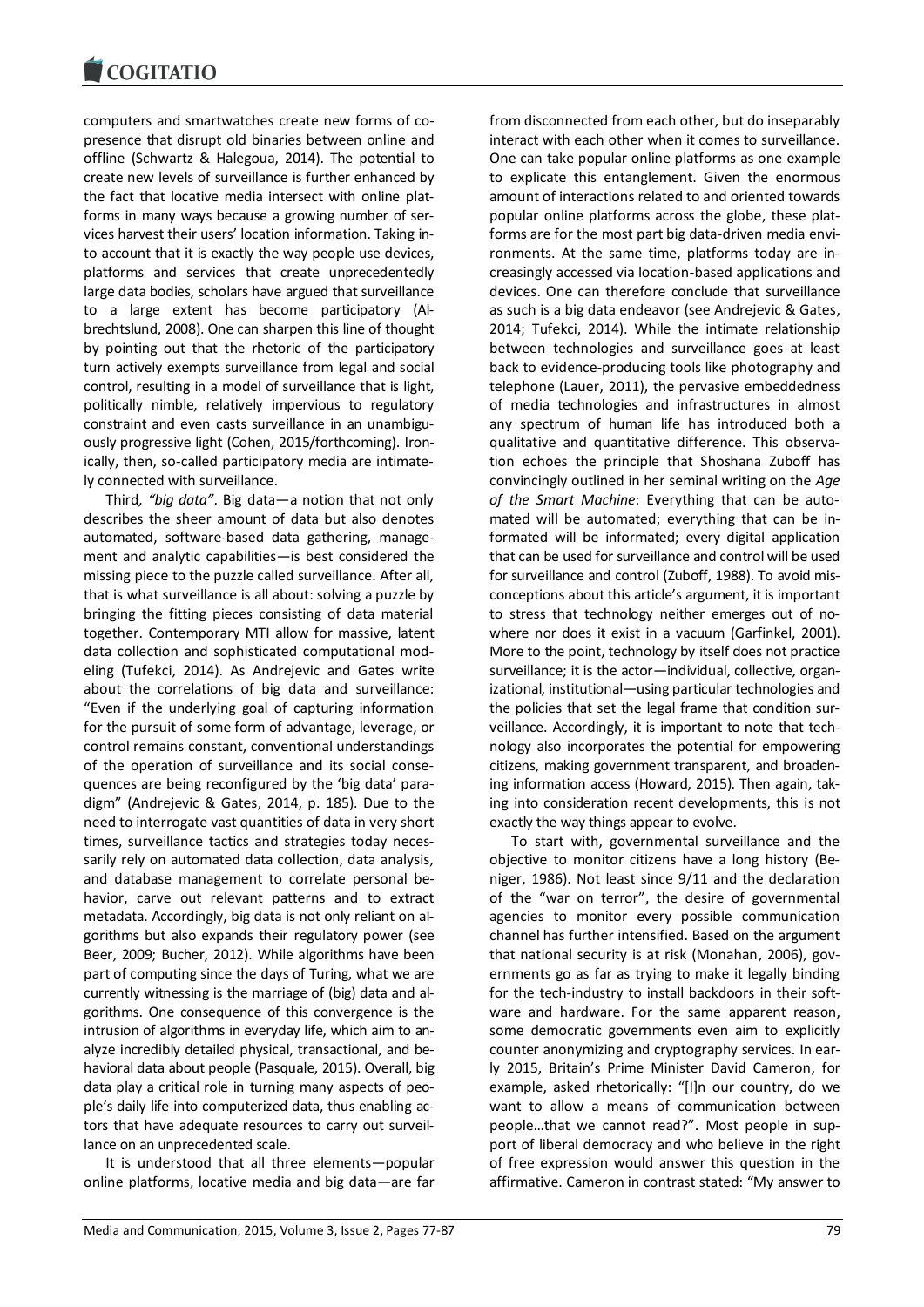

that question is: No, we must not. The first duty of any government is to keep our country and our people safe" (see Temperton, 2015). Interestingly enough, in his crypto anarchist manifesto Tim May already indicates that "[t]he State will of course try to slow or halt the spread of this technology, citing national security concerns" (May, 1992). Here it is worth noting that "[c]ryptographic techniques have been providing secrecy of message content for thousands of years" (Chaum, 1981, p. 84). Governmental discourses, as David Barnard-Wills (2012) argues in his investigation of surveillance in the United Kingdom, tend to privilege surveillance as a response to social problems. Tellingly, "predictive policing", for example, is turning crime problems into a data problem. Most prominently three-letter agencies across the globe have been busy developing new methods and tactics to gain access to as much valuable information as possible. It is understood that in many cases these agencies collaborate across national boundaries. Interestingly, when it comes to surveillance, the often stark differences between democratic and authoritarian governments become more or less negligible (Gomez, 2004). Considering the concrete practices resulting out of such strategies it can be said that institutionalized politics makes use of surveillance amongst others to monitor, censor, classify, constraining free speech and even to put people in danger worldwide (Schneier, 2015). One might even go as far as to state that the government's control of informational infrastructures that make its territory and population legible has been a feature of the modern state since its birth (Beyer & McKelvey, 2015). All the same, the state is no longer the only or most powerful actor in the field of surveillance. During the 1970s and 1980s, the general assumption was that privacy problems stemmed from the centralized control of personal information held by governments in discrete data banks (Bennett, 2008). Over the past two decades, an increasing amount of personal information has moved into corporate hands (see Whitaker, 1999). More recently, corporations involved in the manufacturing and establishing of MTI have forcefully entered the field of surveillance as they have realized the monetary opportunities of data gathering, sorting, and processing. In fact, with the rise of the data-capture industry, surveillance is becoming more and more privatized and commercialized (see Ball & Snider, 2013). Cell phone providers track their customers' location and know whom you with. In-store and online buying behaviors are constantly documented, and expose if customers are sick, unemployed, or pregnant. E-mail communication and text messaging reveal sexual orientation as well as intimate and casual friendships. Based on estimated income level, interests, and purchase decisions, data broker corporations use surveillance for personalized advertisements, news articles, search results and persuasion (Couldry & Turow, 2014). Scholars refer to these conditions as "surveillance capitalism" (Zuboff, 2015) to underline the substantial scope of contemporary dynamics.

What is critical to note is that government agencies are important secondary beneficiaries of surveillance capitalism as they routinely access and exploit flows of data for their own purpose. In many cases governments directly offload the surveillance responsibility onto private-sector operators, as is the case in telephony and internet providers' legal obligation to store data for a minimum period of time. Overall, the borders between surveillance tactics that rely on government practices and those that rely on corporate activities become more and more obsolete, establishing a symbiotic public-private surveillance partnership. Not only are both camps drawing from the same interface and information, but their practices also augment each other. Again popular online platforms are one prominent example for this tendency as they reveal how individual, institutional, market-based, security and intelligence forms of surveillance co-exist with each other on the same site (Trottier, 2012). Surveillance is often illustrated as both a benefit for the development of Western capitalism and the modern nation-state (Murakami et al., 2006). As the Iranian-Canadian author and blogger Hossein Derakhshan stated after being released from a six years incarceration in Evin prison: "Being watched is something we all eventually have to get used to and live with and, sadly, it has nothing to do with the country of our residence. Ironically enough, states that cooperate with Facebook and Twitter know much more about their citizens than those, like Iran, where the state has a tight grip on the Internet but does not have legal access to social media companies" (Derakhshan, 2015). Corporate and governmental actors alike—each for their very own reasons—develop, maintain and exploit complex infrastructures for collecting, storing, evaluating and putting to use huge amounts of data to ultimately construct an absolute information awareness.

As the Snowden revelations have shown, surveillance often takes place without consent or agreement. At the same time, fitting the notion of participatory surveillance, scholars have stressed that much of surveillance is voluntary. To circumvent legal obstacles, like the Fourth Amendment in the United States and the European Union Data Protection Regulation, the data-capture industry relies on so-called voluntary disclosure of personal data; written into the terms and conditions that users constantly agree to without reading the incomprehensible, small-type, multiple pagelong lists of rules. People actively participate in corporate surveillance because it promises convenience and rewards (Andrejevic, 2007). Millions of people wish to have their purchases tracked—and even complain when credit or supermarket affinity card transactions are missed—to accumulate frequent-flyer miles, loyalty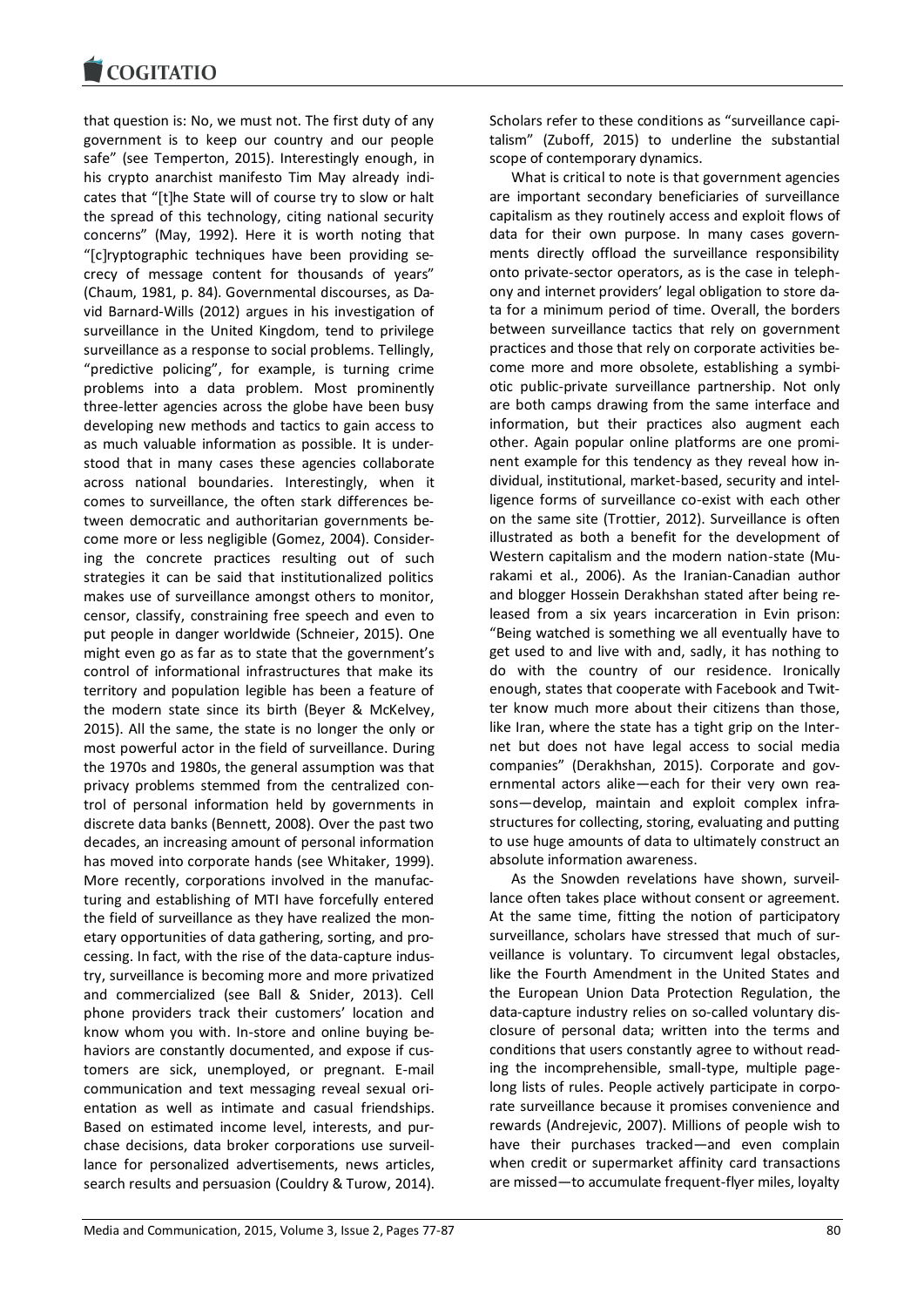

discounts and other forms of "reward". People to a large degree accept the routine collection of their data for the convenience of paying for a meal by credit card, or paying for a toll with an electronic tag mounted on their car (Garfinkel, 2001). As Simson Garfinkel puts is: "It's a simple bargain, albeit a Faustian one" (2001, p. 5). Similarly, people willingly submit to government surveillance because it promises protection (Schneier, 2015). One informative case of continual voluntary self-surveillance is the quantified-self movement. While the earnest and geeky initiation of the "movement" by a group of technology evangelists was seeking better living through personalized control of data, commercial providers have increasingly entered the scene. The emphasis has therefore moved away from control over data towards the minutely quantified, intensively monitored, feedback-driven trajectories of self-improvement of health, diet, and fitness, as well as work habits, sex life, sleep patterns, and so on (Cohen, 2015/forthcoming). In 2014, Kolibree introduced a toothbrush that measures brushing patterns that transmit data to your smartphone to enable self-control as well as allow parents to monitor their children's brushing. Also in 2014, for example, Generali—a German holding company consisting of about 20 insurance companies—introduced a new rate that allows customers to use an application to track their behavior, which transmits data to the insurance company. In return, customers who have a "healthier" lifestyle according to the company's algorithmic evaluation receive special concessions.

Bringing the above-said together, it is reasonable to diagnose a strong tendency towards increased surveillance as well as the intersection of different forms and modes of surveillance. Surveillance—and its attendant apparatus, devices and systems—has become a central dispositif of our time (Bauman & Lyon, 2013; Gane et al., 2007). Today information flows and data monitoring on a mass scale produce a "surveillant assemblage" (Haggerty & Ericson, 2000, pp. 614-615) that predominately serves the interests of powerful entities, both private and public. Accordingly, contemporary tendencies complicate common conceptualizations of surveillance as discipline and control. Linking contemporary surveillance apparatuses with totalitarian political systems has become an oversimplified equation to make. "[T]he surveillance society is better thought of as the outcome of modern organizational practices, businesses, government and the military than as a covert conspiracy" (Murakami et al., 2006, p. 1). Considering the way things have developed over the past decades, it is reasonable to assume that the coming years will see governments and corporations expanding their already effective assemblages of surveillance. Yet, as will be argued in the third section of this article, this does not exclude the fact that other actors like civil society organizations counter-act current tendencies. Before I will explicate this aspect, I will outline why all this actually

matters when we think of the existing correlations between MTI and the health of democratic constellations.

#### **3. Privacy and Why It Matters for Democracy at Large**

The surveillance strategies and practices discussed previously put into question our deeply rooted sense of privacy. According to critical voices, privacy and datafication simply appear to be incompatible (Lane et al., 2014). Again, it is vital to stress that "privacy-invasive technology does not exist in a vacuum" (Garfinkel, 2001, p. 6). Taking into account the shifting field of actors involved in surveillance, Lane and her colleagues emphasize that data on human beings today are "less often held by organizations with traditional knowledge about how to protect privacy" (Lane et al., 2014, p. xi). The lack of privacy can become life threatening, for example in the case of journalists working in non- or pseudo-democratic countries. More generally, the lack of privacy puts into question the health of democracy *per se*. Aggressive and wide-ranging forms of surveillance preemptively decimate the possibility of a "right to be let alone", as Gabriella Coleman (2014) has argued by referring back to Louis Warren and Samuel Brandeis' (1890) classical conception. Warren and Brandeis, who were among the first to consider the basis of privacy law, defined protection of the private realm as the foundation of (individual) freedom. "Privacy" is by all means a deeply contested phenomenon, as the discourse and concerns about privacy have varied over time and definitions strongly depend on varying interests and agendas. All the same, researchers agree that current and emerging technological developments in data processing pose serious challenges to societies as they destabilize the delicate balance between privacy, security, autonomy and democratic rights.

In this context, a helpful conception of privacy is the approach that privacy is the "claim of individuals, groups, or institutions to determine for themselves when, how and to what extent information about them is communicated to others" (Westin, 1967, p. 7). Privacy, in other words, is something that every human being is in need of to some degree. To avoid misconception, it is important to note that privacy here is not understood as a reinforcement of liberal individualism, but as a phenomenon critical for societal arrangements as a whole. In other words, the question for the relevance of privacy is framed in social terms and conceptualized as an explicitly political issue. In this context, Julie Cohen's (2012) article on what privacy is for contributes a rich set of arguments to the discussion. As she puts it: "Privacy shelters dynamic, emergent subjectivity from the efforts of commercial and government actors to render individuals and communities fixed, transparent, and predictable. It protects the situated practices of boundary management through which the capacity for self-determination develops"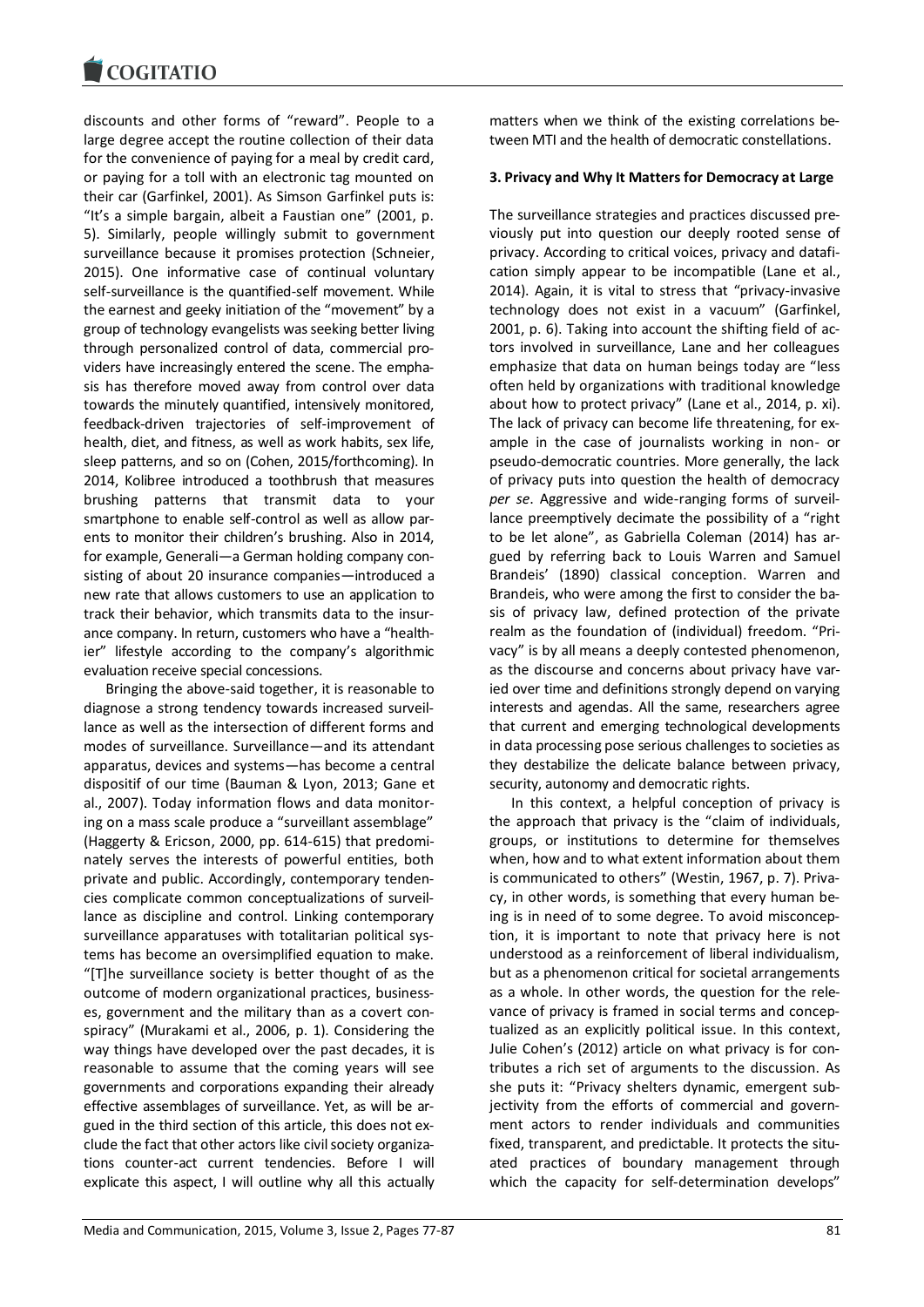

(Cohen, 2012, p. 1905). Accordingly, for Cohen, "freedom from surveillance, whether public or private, is foundational to the practice of informed and reflective citizenship. Privacy therefore is an indispensable structural feature of liberal democratic political systems" (Cohen, 2012, p. 1905). Conditions of diminished privacy seriously weaken practices of citizenship as "[p]rivacy isn't just about hiding things. It's about selfpossession, autonomy, and integrity" (Garfinkel, 2001, p. 4). Seen from this perspective, privacy incursions not only harm individuals' capacity for democratic selfgovernment, but also jeopardize the continuing vitality of political and intellectual culture at large (Cohen, 2012, p. 1906). Tim Berners-Lee, the inventor of the World Wide Web, recently stated that the extension of surveillance powers translate into a "destruction of human rights" (Katz, 2012). Ultimately, as Cohen remarks, "A society that permits the unchecked ascendancy of surveillance infrastructures cannot hope to remain a liberal democracy" (Cohen, 2012, p. 1912). In more practical terms, privacy plays important functions within democratic constellations by promoting, amongst other things, the freedom of association, shielding scholarship and science from unnecessary interference by government, permitting and protecting secret ballots, and by serving as a shield for those actors that operate to keep government accountable (Westin, 1967). All in all, the politics around privacy are critical for the constitution of democracy.

Let me now bring this conception of privacy into dialogue with the earlier-discussed elements concerning the pervasiveness of contemporary MTI that codetermines both people's practice of and the capacity for citizenship. A large portion of participatory MTI today aim to turn people into predictable citizenconsumers whose preferred modes of self determination play out along revenue-generating trajectories (Dean, 2009). Along with the spread of MTI, public and private regimes of surveillance have become an ordinary and mundane process that in many cases narrows critical citizenship and opportunity for it to flourish. "Imbuing our networked information technologies with a different politics will require both the vision to appreciate privacy's dynamism and the will to think creatively about preserving it" (Cohen, 2012, p. 1933). By implication, the widespread—if not even omnipresent construction of systematic surveillance apparatuses fundamentally changes conceptions of what it means to be "visible" or "in public" (Haggerty & Ericson, 2006). This is particularly highlighted by scholars that explore the ways that exposure within surveillance assemblages affects both identity and resistance (Ball, 2009). Privacy prevents the absolute politicizing of life and protects the ability of actors to develop their identity as well as to voice their concerns freely across media environments.

In summary, the literature on surveillance leaves us with the convincing argument that the quantity and

quality of monitoring have changed drastically over the past decades. One not only witnesses increasing surveillance and decreasing privacy, but also that current and emerging surveillance assemblages have fundamentally altered people's experience of and interactions with MTI. It is further reasonable to assume that the lack of privacy is harmful materially, psychologically, socially, and politically. After taking into account the arguments of the above-mentioned scholars, it becomes clear that discussing surveillance is also an examination about the health of democratic constellations. On a more theoretical level, one can distill that as surveillance merges into a corporate/government joint venture and shifts towards a participatory phenomenon, established conceptualizations of surveillance as discipline and control appear obsolete. So far, the array of actors that researchers and journalists alike have focused on are the state and the corporate sector as well as their consolidation (Ball & Snider, 2013; Beniger, 1986). Similarly, the worrying correlations between participatory media and surveillance have also gained considerable scholarly interest (Albrechtslund, 2008; Fuchs et al., 2012). Likewise, writings discussing the societal relevance of whistleblowing and activists' data leaks—both aspects that are connected to privacy—have emerged recently (Brevini et al., 2013). What has been much less noticed and investigated, however, is the role played by actors who counter surveillance.

This is all the more astonishing, considering the fact that due to all-encompassing surveillance, the question asking who is acting "against" surveillance is ever more pressing. In his seminal warning about the steady slide toward the surveillance society, Lyon (2001, pp. 131- 135) has argued that sustaining privacy depends less on mechanisms devised and implemented by elites, and more on the extent to which resistance to surveillance practices are enacted through movements and organizations in civil society (see Bennett, 2008). To discuss exactly this issue is the aim of the following section. Throughout the third part of this article, I will therefore present findings from qualitative research that has been conducted on the Chaos Computer Club (CCC)—Europe's largest and one of the world's oldest hacker organizations—from 2011–2014. The data presented in this article is based on 40 face-to-face interviews, numerous participant observations at public gatherings, hackerspaces, hacker conventions and private get-togethers as well as on a media analysis that took into account self-mediation, practices, media coverage and different forms and styles of media access. I aim to make a convincing argument that the CCC counter-acts contemporary surveillance assemblages in two ways: first, by de-constructing existing technology and by supporting, building, maintaining and using alternative media technologies and infrastructures that enable more secure and anonymous communication; and second, by articulating their expertise related to contem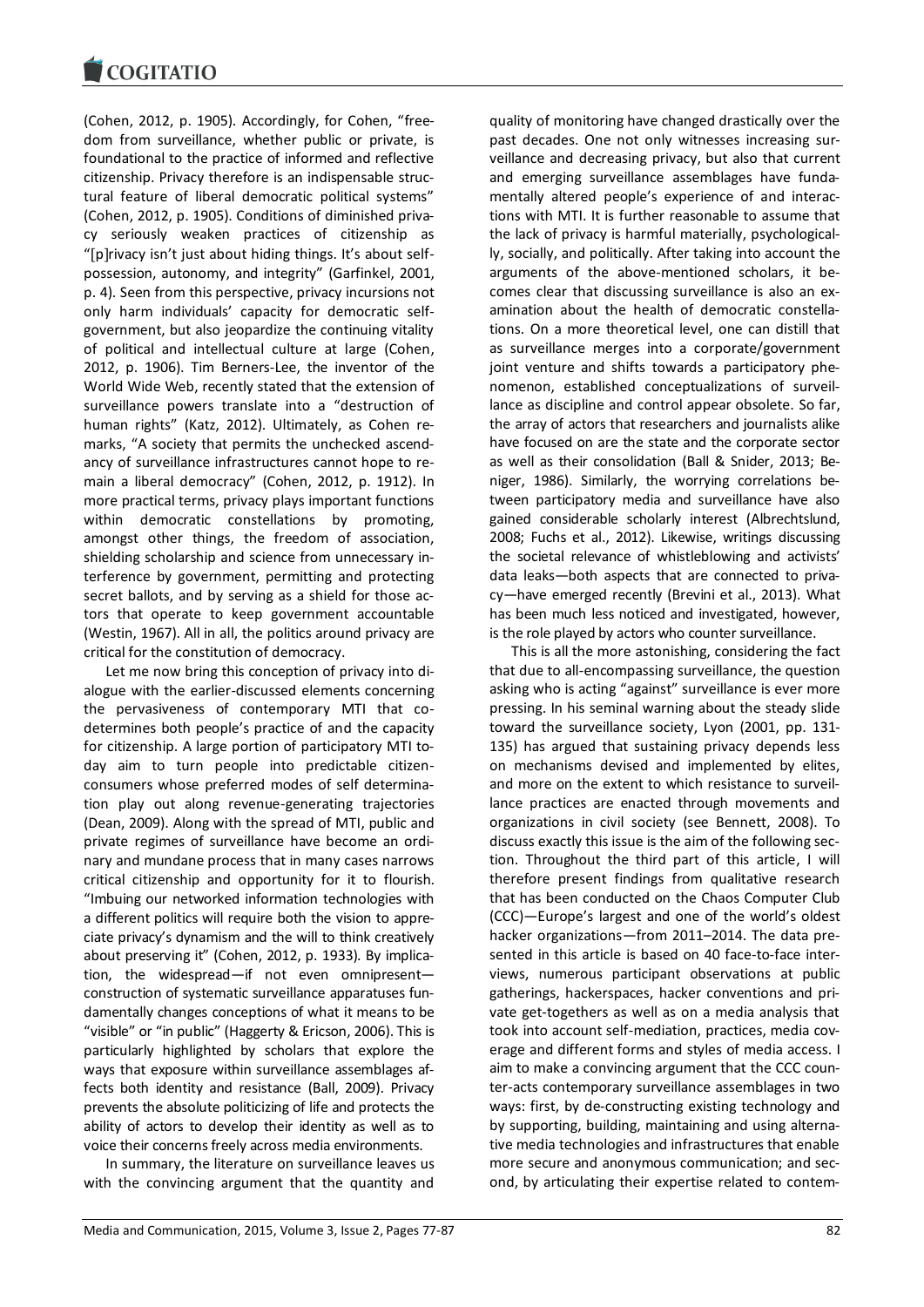porary MTI to a wide range of audiences, publics and actors. The hacker organization here stands representatively for a growing network of activists that feel ambivalent and uncomfortable towards the affordances of MTI to be used as a surveillance apparatus.

# **4. Counter-Acting Surveillance Assemblages**

Since the year of its foundation in 1981, the CCC considers itself a non-governmental, non-partisan, and voluntary based organization that is involved in framing media technologies and infrastructures as political phenomena relevant to society at large. The hacker organization explicitly conceptualizes MTI as being embedded in complex power dynamics and act accordingly (Kubitschko, 2015a). After a brief identification stage, the collective registered as a nonprofit organization in 1984 and started to promote their political endeavor of advancing more secure communication and information infrastructures more explicitly. In addition, as a registered lobby group, the Club advocates for more transparency in government, communication as a human right, and free access to communication and information infrastructures for everyone. Colin Bennett (2008) has referred to these kinds of actors as privacy advocates that resist the spread of surveillance and in fact explicitly lists the Chaos Computer Club as a privacy advocacy organization. Ever since the late 1990s, the Club has seen an exponential rise of membership that today figures around 5500 members. To explicate the argument that the hacker organization is acting on indispensable structural features of contemporary democratic constellations, this article will focus on the Club's engagement since the early 2000s. Focusing on a specific time frame also allows us to concentrate on an episode when the three above-mentioned elements—popular online platforms, locative media and big data—were coming to life ever more prominently.

To start with, the CCC, of course, does what one might primarily expect from a hacker organization: hacking. Yet, it is worth emphasizing that hacking can take many different forms. In the context of the research presented here, hacking is understood as critical, creative, reflective and subversive use of technology that allows creating new meanings. This kind of engagement goes back to the early days of the CCC and has intensified over the past decade. One of the recent example is the CCC's so-called Federal Trojan hack in 2011. By disclosing governmental surveillance software that was used (unconstitutionally) by German police forces, the Club initiated a heated political debate about the entanglements of technological developments and state surveillance in Germany. This was two years before the issue of surveillance gained global currency owing to Snowden's revelations about the US National Security Agency (see Möller & Mollen, 2014). Here it is helpful to note that the notion of "data protection", which is derived from the German Datenschutz, entered the vocabulary of European experts in the 1960s and 1970s at about the same time as the notion of informational or data privacy arose. Germany, in other words, can generally be considered a surveillance aware nation. The notion of Informationsselbstbestimmung (informational self-determination), for example, has constitutional status in Germany. This example shows that hacktivism, as hackers' political engagement is generally entitled (see Jordan & Taylor, 2004), does indeed include digital direct action (Coleman, 2014). Hacking in the case of the Federal Trojan means acting as a watchdog of governmental agencies by uncovering surveillance tactics and practices. By deconstructing the abstractness of a given technology—surveillance software in this case—the CCC materializes its formerly unrecognized political quality.

Another principal set of hacker practices to counter-act surveillance assemblages is the CCC's financial, social and technical support of infrastructural projects that establish alternative information and communication environments. That is to say, the CCC aims to contribute to create (more or less) uncontrolled spaces where the regulation of the state and the interests of corporations cannot intrude. Developing anonymous communication spaces for citizens has been a project deeply embedded in hacker cultures for some time. The reasons and ideologies of so-called cryptowarriors, for example, differ, but they align in the desire and development of tools that might ensure to enhance privacy (see Greenberg, 2012). In practice, this means that besides critically engaging with technological artifacts the CCC puts a lot of effort into building, supporting and maintaining alternative infrastructures that enable more secure and anonymous ways of communicating outside the realm of data-hungry, profit-oriented assemblages. During the 2008 Beijing Olympics, for example, the Club provided a manual and matching tools enabling journalists and other interested users to circumvent online censorship and surveillance by allowing people free access to information and communication. At the time of research, the hacker organization was operating five Tor servers and was running one of the most used XMPP servers in the world. The Onion Router (Tor) is an overlay network that has its roots David Chaum's (1981) notion of mix networks and is best considered a privacy enhancing technology. More concretely, it is a client software that enhances online anonymity by directing internet traffic through a volunteer network of special-purpose servers scattered around the globe. The Extensible Messaging and Presence Protocol (XMPP), formerly known as Jabber, is an open technology that includes applications like instant messaging, multi-party chat, voice and video calls. "The right to privacy includes the right to anonymity. The only way to protect this right is to exercise it" (Garfinkel, 2001, p. 172). The two systems are designed to protect people's anonymity while browsing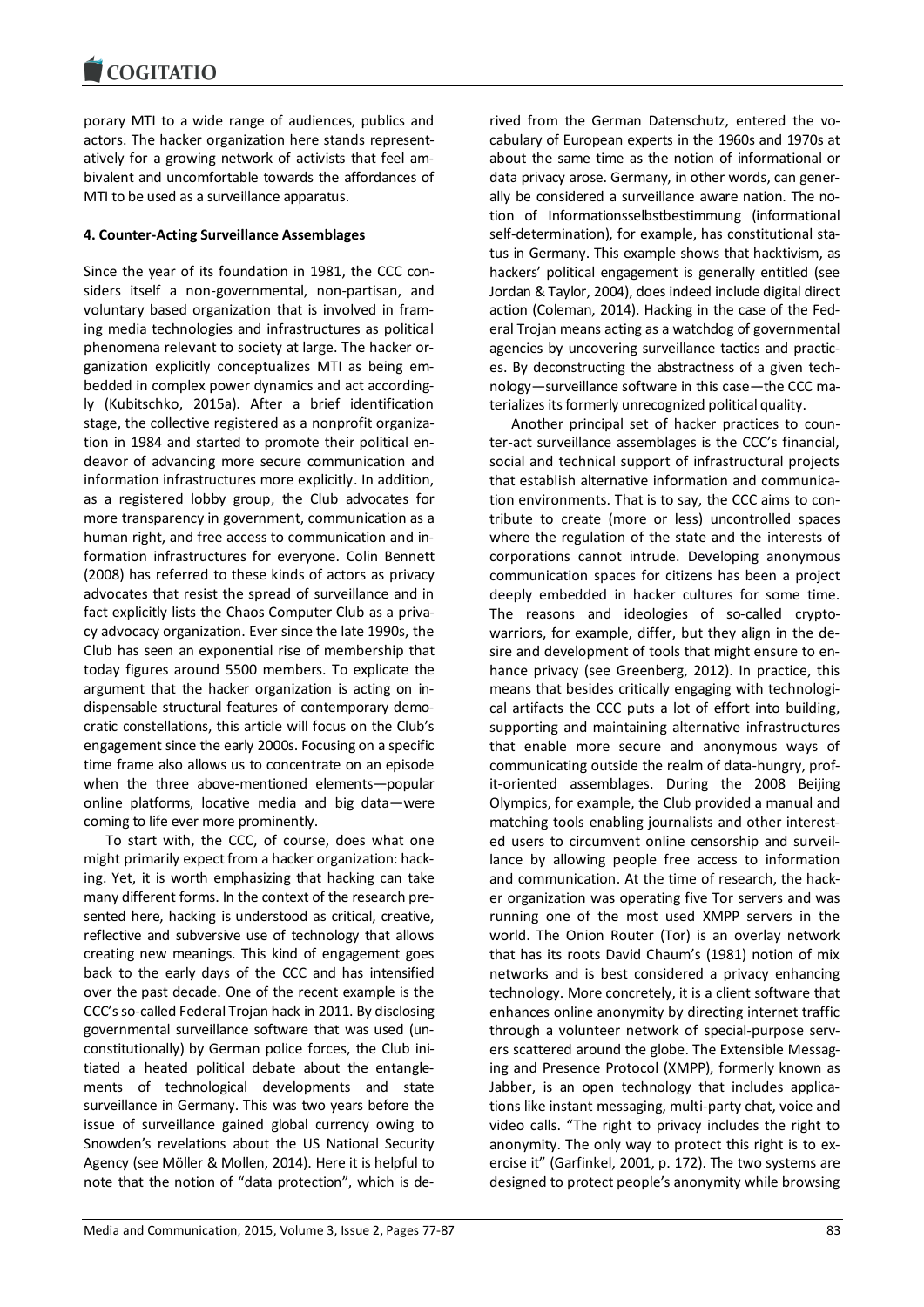the internet and to conceal information from unwanted listeners. The design of Tor and XMPP makes it difficult—and potentially even impossible—for governments to seize the content or to eavesdrop on the interactions. It is important to mention that Tor and XMPP might be considered alternative MTIs, but this does not necessarily imply that they are autonomous in an absolute sense, as they still depend on the commercial internet backbone like cables and internet exchange points. At the same time, these are initiatives that constitute serious alternatives to existing profitdriven online services highlighting that cryptography can be a powerful tool for controlling the unwanted spread of personalized information. The Club's aim is to set limits on surveillance assemblages by making anonymous access as the standard mode of operation across the network's architecture.

Tor is amongst others widely used by journalists and human rights activists who feel the need to conceal their identity due to the drastic penalties that their publications might imply in their home country. Similarly, most aspects of whistleblowing today would be unimaginable without anonymizing services. Encryption is an effective way of avoiding feeding surveillance assemblages with data. Some cryptography enthusiasts go as far as arguing that the technology is a silver bullet for achieving universal privacy, solving virtually all of the problems posed by contemporary surveillance assemblages. Tim May explains in his manifesto, which he read at the first cypherpunk founding meeting in 1992 in Silicon Valley, and later posted to the group's electronic mailing list: "Computer technology is on the verge of providing the ability for individuals and groups to communicate and interact with each other in a totally anonymous manner" (May, 1992). According to May, "crypto anarchy" would, among other things, "alter completely the nature of government regulation,…the ability to keep information secret, and will even alter the nature of trust and reputation" (May, 1992). Yet, it is important to note that cryptography does not necessarily protect privacy, but also protects information (Garfinkel, 2001). What cryptography does in the first place is to guarantee the confidentiality of a given transmission, which is why it is widely used in online banking and other confidential transactions today. Nonetheless, when it comes to people's day-to-day communication and interactions across media environments, encryption is far from being a mass phenomenon. It requires the use of specific services and precautions on the side of the users to avoid accidentally disclosing their true identity. So, this article is not trying to argue that cryptography is the single best or only tool to counter surveillance. All the same, creating, supporting and maintaining alternative infrastructures that enable more secure and private communication means to establish conditions under which ideas can be expressed, exchanged and circulated in new

ways. The examples of Tor and XMPP also underline the notion that hacking is best conceptualized as critical, creative, reflective and subversive use of technology that allows creating new meanings. In other words, the hacker organization's practices related to technology demonstrate a constructive way of countering surveillance. By doing this, the CCC is part of a global network of activists that enable a large variety of people to act with and through more secure MTI.

To expand on this line of thought, it is also interesting to note that CCC's engagement in relation to encryption and anonymizing services is double-sided. On the one hand, members use alternative technologies and infrastructures for inward-oriented communication. Since many activities—like the above-mentioned Federal Trojan hack—need to be coordinated and take place "in secrecy", the Club cannot rely on commercial platforms or other readily accessible services. From this perspective, privacy is fundamental for the Club to practice their political activities. On the other hand, the CCC brings its idea of free and secure communication to life through developing, supporting and maintaining the mentioned alternatives for the larger public. Tor and XMPP enable people to exercise anonymity and to handle data flows about themselves. Surveillance might indeed be "structurally asymmetrical" (Andrejevic & Gates, 2014, p. 192) as it is generally available only to actors with access to and control over data collection, data analysis, and database management. All the same, as the case of the CCC underlines, there are efforts to consciously and purposefully advance the cause of privacy protection. Accordingly, by acting on digital self-determination and the right to informational privacy the hacker organization is co-determining the balance of privacy, security, autonomy and democratic rights. The Club acts on creating what Warren and Brandeis (1890) called a "right of privacy" and—in many ways echoing the belief of the two Boston lawyers—refuses to believe that privacy has to die for technology to flourish. As a side effect, so to say, the case study presented in this article shows the human face of technology as it explicitly demonstrates that not machines but individual and collective human actors establish and maintain particular technologies. While the over-whelming majority of contemporary media environments is set up to gather, collect and manage big data, the CCC supports, builds, maintains and uses alternative media technologies and infrastructures that are set up to respect privacy and to honor autonomy. The initiatives that Club members originate and encourage are "interstitial spaces within information processing practices" (Cohen, 2012, p. 1931) that provide "breathing room for personal boundary management" (Cohen, 2012, p. 1932) outside the realm of routine surveillance. Acting on surveillance assemblages therefore is based on critical, creative, reflective and subversive engagements with technology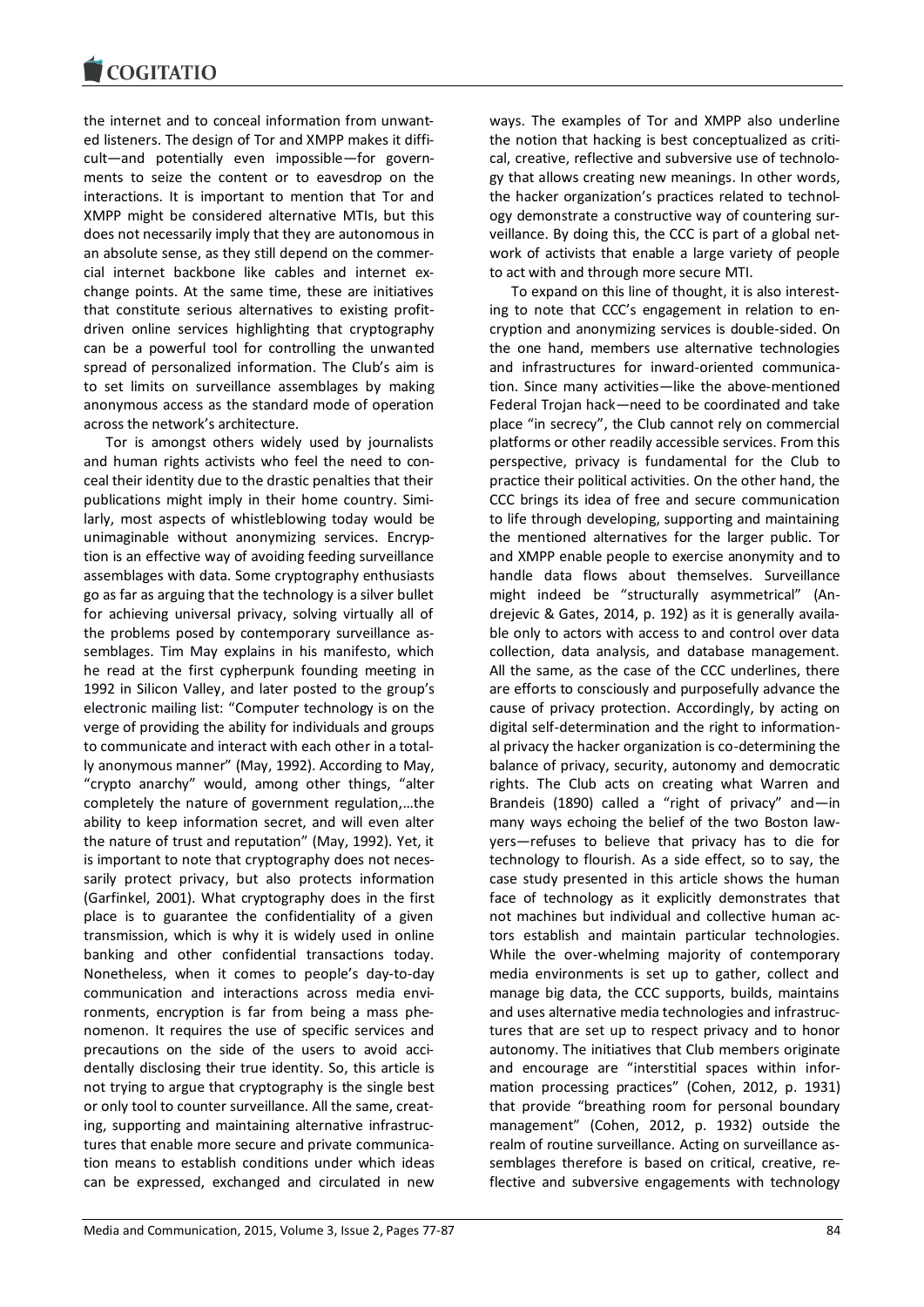that allow creating new meanings.

Taken together what has been outlined so far, the Club's modes of engagement with MTI can be considered largely technical; which is to say that they require a high level of expertise (skills, knowledge and experience) related to technology *per se* (Kubitschko, 2015b). The hackers' contestation of surveillance assemblages, however, goes beyond "activism gone electronic" (Jordan & Taylor, 2004, p. 1), since CCC members also articulate their expertise related to contemporary MTI to a wide range of audiences, publics and actors. They do so by means of public gatherings, self-mediation, coverage by mainstream media outlets as well as by interacting with institutional politics. Ever since the early 1980s the CCC has organized public gatherings like the annual Chaos Communication Congress, which today attracts more than 6000 visitors. Self-mediation practices include running individual websites and personal blogs, creating radio shows and podcasts, as well as posting their views on popular online platform accounts. At the same time, mainstream media not only increasingly cover the Club's activities but also grant individual members—in particular the organization's spokespersons—access to their outlets. Articulating their expertise across media environments not only gives the CCC a voice that is heard by a large number of people, it also enables the hackers to raise awareness and spread knowledge related to surveillance and other related issues where politics and technology collide. This facet of articulation is particularly important because being able to act on a given issue first of all preconditions that one is aware of the existence and relevance of the issue at hand. Spreading awareness and knowledge, in other words, is a precondition to enable other people's engagement. In addition to interacting with different audiences and publics, the hackers also carry their standpoint to the realm of traditional centers of power through advising senior politicians, legislators and the constitutional court in Germany. At the same time, articulation also includes legal measures. In 2014, together with the International League of Human Rights, the CCC filed criminal complaints against the German Government for its violation of the right to privacy and obstruction of justice by bearing and cooperating with the electronic surveillance of German citizens by foreign secret services. As matters stand, the court proceeding is still taking place. No matter what the actual outcome will be, the complaint raised the public's attention towards governmental surveillance practices. In fact, making their voice heard in the domain of institutionalized politics and gaining recognition of mainstream media outlets are two dynamics that perpetuate each other in interesting ways.

In the case of the CCC, acting on the notion of privacy does not only refer to doing "stuff" with technology but also the ability to actively deal with both the functions and effects of technology. Put in more con-

crete terms, the Club is counter-acting surveillance assemblages through direct digital action—de-constructing existing technology and supporting, building, maintaining and using alternative media technologies and infrastructures—as well as publicly thematizing and problematizing the issue. By merging technically oriented operations and discursive activities, the hacker organization brings forward a twofold strategy: On the one hand, the hackers open up the possibility for people to use privacy enhancing technology, and on the other hand, the CCC spreads awareness and knowledge related to surveillance and privacy. Instead of exclusively relying on cryptography and the science of secret communication, the Club practices a form of activism that acknowledges the relevance of counter-acting surveillance assemblages on different layers. Accordingly, in addition to co-creating interstitial spaces for personal boundary management within information and communication landscapes (Cohen, 2012), the hacker organization also takes part in shaping discursive spaces that establish exchanges of knowledge, flows of information and new levels of awareness. Taken together, this demonstrates that the CCC's interventions in the domains of technology can therefore be conceptualized as interventions in social and political domains.

# **5. Conclusions**

Following the quasi-omnipresent spread of media technologies and infrastructures, surveillance has turned into a mundane practice enacted by a wide range of entities. The approach taken in this article is not to discuss surveillance *per se*, but instead to examine how one of the world's largest (and Europe's oldest) hacker organizations is countering contemporary surveillance assemblages. To do so, I have first illuminated the correlations between online platforms, locative media and big data—three elements that have lastingly influenced the way people experience surveillance and the way surveillance is practiced. Subsequently, the article has explicated the growing intersection of governmental and private-sector efforts related to surveillance. Taking these expanding assemblages of surveillance (see Haggerty & Ericson, 2000) as a starting point of discussion, the line of argumentation followed Cohen's concept that "freedom from surveillance, whether public or private, is foundational to the practice of informed and reflective citizenship" (Cohen, 2012, p. 1905). By presenting qualitative research on the Chaos Computer Club, the article illustrates the ways in which the hacker organization is acting on "an indispensable structural feature of liberal democratic political systems" (Cohen, 2012, p. 1905). More concretely, it has made clear that counter-acting surveillance assemblages and establishing new regimes of privacy is taking place through bringing together direct digital action and different forms of articulation. That is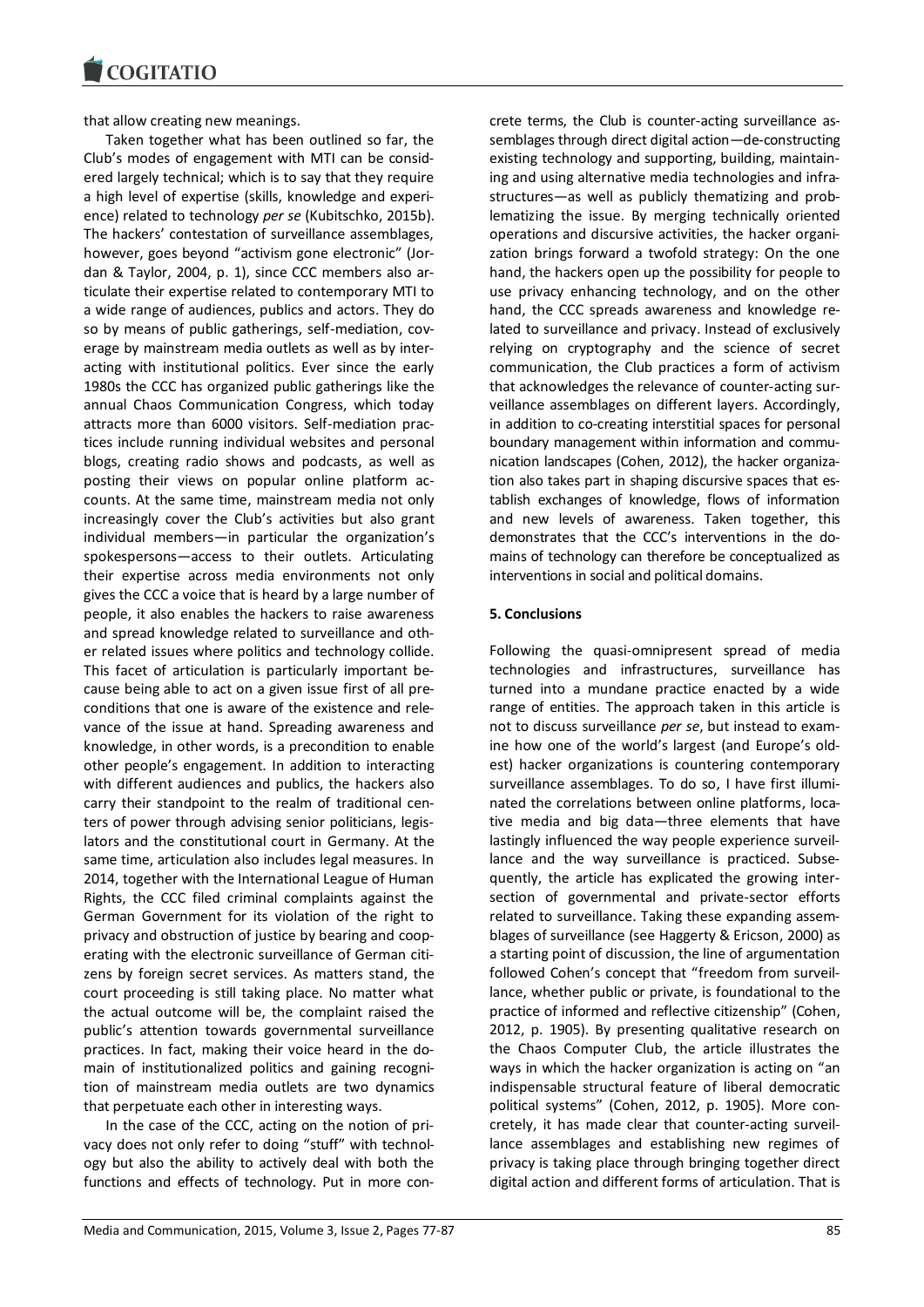to say, the Club deconstructs existing technology as well as supports, builds, maintains and uses alternative media technologies and infrastructures. At the same time, CCC members also spread knowledge and create awareness towards issues related to surveillance and privacy by articulating their "technical" expertise to a wide range of audiences, publics and actors. Accordingly, it is argued that hacker organizations like the CCC provide an exemplary case study for highlighting the efforts of civil society organizations to counter-act contemporary surveillance assemblages that infiltrate people's everyday-life. Following the reasoning that privacy is critical for democratic citizenship to flourish, the Club's engagement can be considered a contribution to the formation of indispensable structural features of contemporary democratic constellations.

# **Acknowledgments**

The author would like to thank the highly valuable feedback provided by the reviewers of this article. The research presented in this article was made possible by a scholarship from Goldsmiths' Media and Communication Department and the University of Bremen's Creative Unit "Communicative Figurations" (funded within the frame of the Excellence Initiative by the German Federal and State Governments). I would also like to thank Corey Schultz at the University of Southampton for improving the readability of this article.

# **Conflict of Interests**

The author declares no conflict of interests.

#### **References**

- Albrechtslund, A. (2008). Online social networking as participatory surveillance. *First Monday*, *13*(3).
- Andrejevic, M. (2007). *iSpy: Surveillance and power in the interactive era*. Lawrence: University Press of Kansas.
- Andrejevic, M., & Gates, K. (2014). Big data surveillance: Introduction. *Surveillance & Society*, *12*(2), 185-196.
- Ball, K. (2009). Exposure: Exploring the subject of surveillance. *Information, Communication & Society*, *12*(5), 639-657.
- Ball, K., & Snider, L. (2013). *The surveillance-industrial complex: A political economy of surveillance*. New York: Routledge.
- Barnard-Wills, D. (2012). *Surveillance and identity: Discourse, subjectivity and the state*. Aldershot: Ashgate.
- Bauman, Z., & Lyon, D. (2013). *Liquid surveillance*. Cambridge: Polity.
- Beer, D. (2009). Power through the algorithm? Participatory web cultures and the technological unconscious. *New Media & Society*, *11*(6), 985-1002.
- Beniger, J. (1986). *The control revolution: Technological and economic origins of the information society*. Cambridge: Harvard University Press.
- Bennett, C. (2008). *The privacy advocates: Resisting the spread of surveillance*. Cambridge: MIT Press.
- Beyer, J., & McKelvey, F. (2015). You are not welcome among us: Pirates and the State. *International Journal of Communication*, *9*, 890-908.
- Brevini, B., Hintz, A., & McCurdy, P. (2013). *Beyond WikiLeaks: Implications for the future of communications, journalism and society*. London: Palgrave Macmillan.
- Bucher, T. (2012). Want to be on the top? Algorithmic power and the threat of invisibility on Facebook. *New Media & Society*, *14*(7), 1164-1180.
- Chaum, D. L. (1981). Untraceable electronic mail, return addresses, and digital pseudonyms. *Communications of the ACM*, *24*(2), 84-88.
- Cohen, J. (2012). What privacy is for. *Harvard Law Review*, *126*(7), 1904-1933.
- Cohen, J. (2015/forthcoming). The surveillance-innovation complex: The irony of the participatory turn. In D. Barney, G. Coleman, C. Ross, J. Sterne, & T. Tembeck (Eds.), *The participatory condition*. Minneapolis: University of Minnesota Press.
- Coleman, G. (2014). *Hacker, hoaxer, whistleblower, spy: The many faces of anonymous*. London: Verso.
- Couldry, N. (2012). *Media, society, world: Social theory and digital media practice*. Cambridge: Polity.
- Couldry, N., & Turow, J. (2014). Advertising, big data and the clearance of the public realm. *International Journal of Communication*, *8*, 1710-1726.
- Dean, J. (2009). *Democracy and other neoliberal fantasies: Communicative capitalism and left politics*. Durham: Duke University Press.
- Derakhshan, H. (2015, July 14). The web we have to save. *Medium*. Retrieved from https://medium.com/ matter/the-web-we-have-to-save-2eb1fe15a426
- Fuchs, C., Boersma, K., & Albrechtslund, A. (2012). *Internet and surveillance: The challenges of web 2.0 and social media*. London: Routledge.
- Gane, N., Venn, C., & Hand, M. (2007). Ubiquitous surveillance: Interview with Katherine Hayles. *Theory, Culture & Society*, *24*(7–8), 349-358.
- Garfinkel, S. (2001). *Database nation: The death of privacy in the 21st century.* Cambridge, MA: O'Reilly.
- Gillespie, T. (2010). The politics of "platforms". *New Media & Society*, *12*(3), 347-364.
- Gomez, J. (2004). Dumbing down democracy: Trends in internet regulation, surveillance and control in Asia. *Pacific Journalism Review*, *10*(2), 130-150.
- Graham, S. (2004). *The cybercities reader*. London: Routledge.
- Greenberg, A. (2012). *This machine kills secrets: How WikiLeakers, Cyberphunks, and Hacktivists aim to free the world's information*. New York: Dutton Adult.